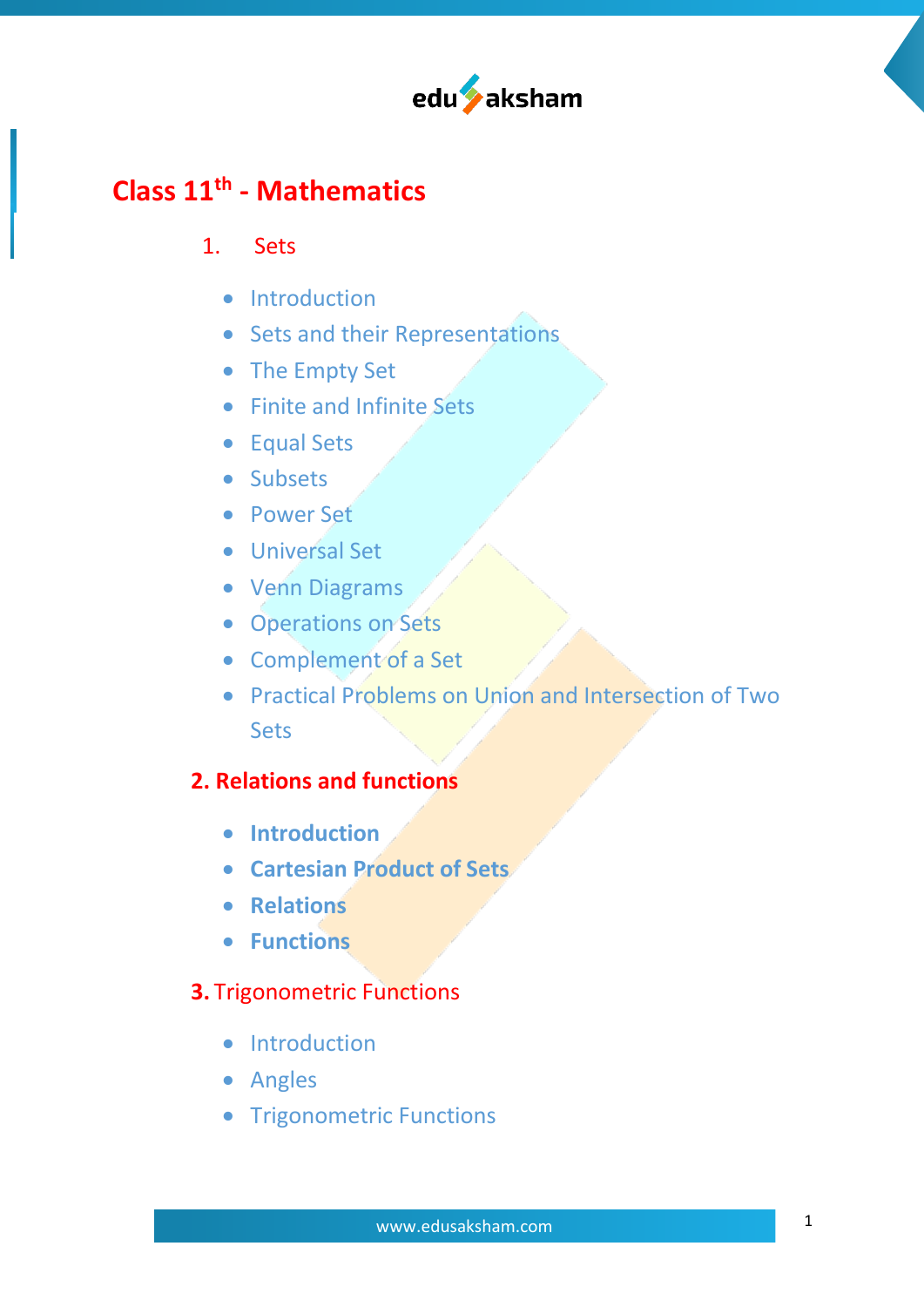- Trigonometric Functions of Sum and Difference of Two Angles
- Trigonometric Equations

#### 4. Principle of Mathematical Induction

- **Introduction**
- **Motivation**
- The Principle of Mathematical Induction

#### 5. Complex Numbers and Quadratic Equations

- Introduction
- Complex Numbers
- Algebra of Complex Numbers
- The Modulus and the Conjugate of a Complex Number
- Argand Plane and Polar Representation
- Quadratic Equations

#### 6. Linear Inequalities

- Introduction
- Inequalities
- Algebraic Solutions of Linear Inequalities in One Variable and their Graphical Representation
- Graphical Solution of Linear Inequalities in Two Variables
- Solution of System of Linear Inequalities in Two Variables

#### **7. Permutations and Combinations**

• Introduction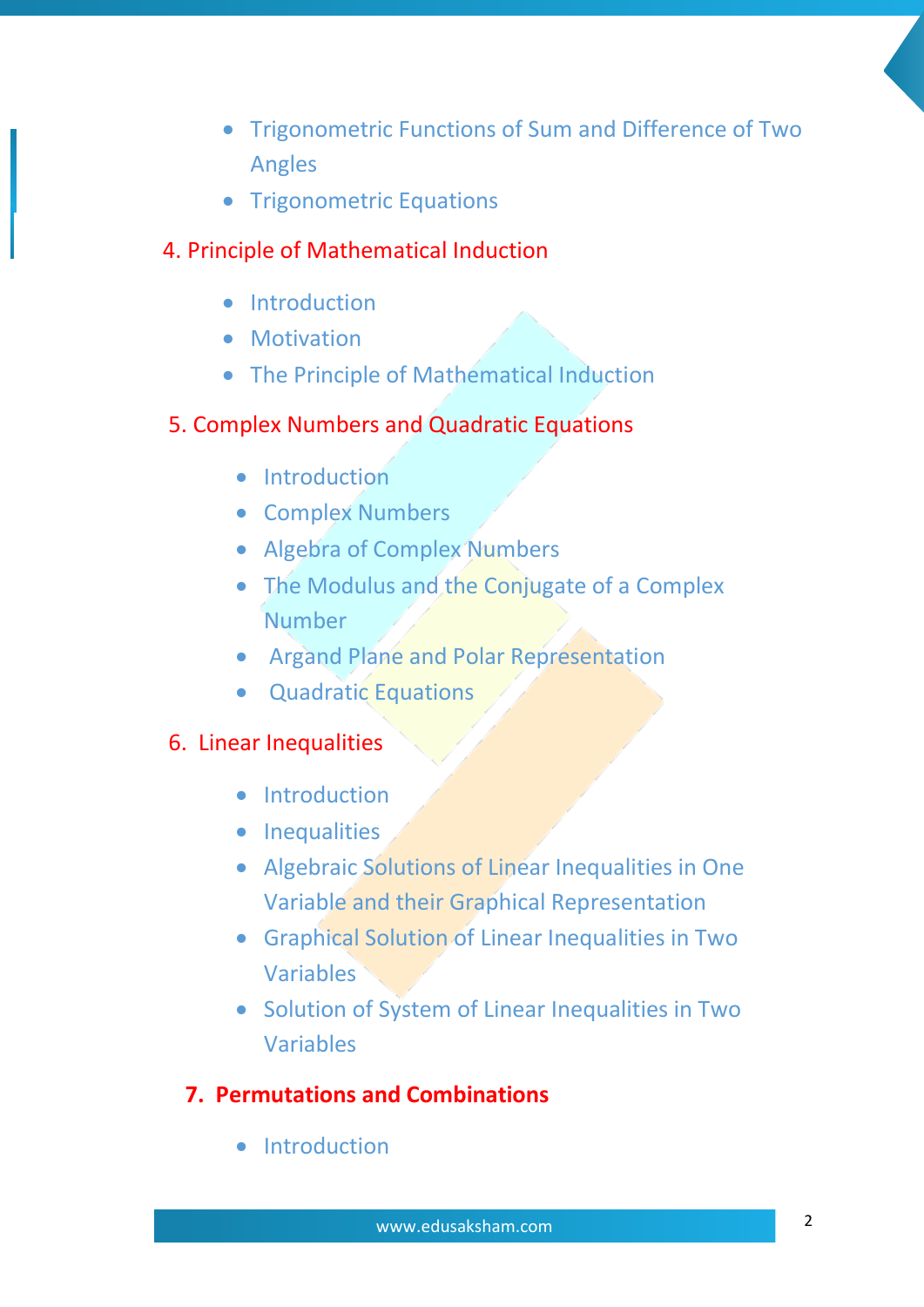- Fundamental Principle of Counting
- Permutations
- Combinations .

### **8. Binomial Theorem**

- Introduction
- Binomial Theorem for Positive Integral Indices
- General and Middle Terms

#### **9. Sequences and Series**

- **•** Introduction
- Sequences
- Series
- Arithmetic Progression (A.P.)
- Geometric Progression (G.P.)
- Relationship Between A.M. and G.M.
- Sum to n terms of Special Series

#### **10. Straight Lines**

- Introduction
- Slope of a Line
- Various Forms of the Equation of a Line
- General Equation of a Line
- Distance of a Point From a Line

### **11. Conic Sections**

- **•** Introduction
- Sections of a Cone
- Circle
- Parabola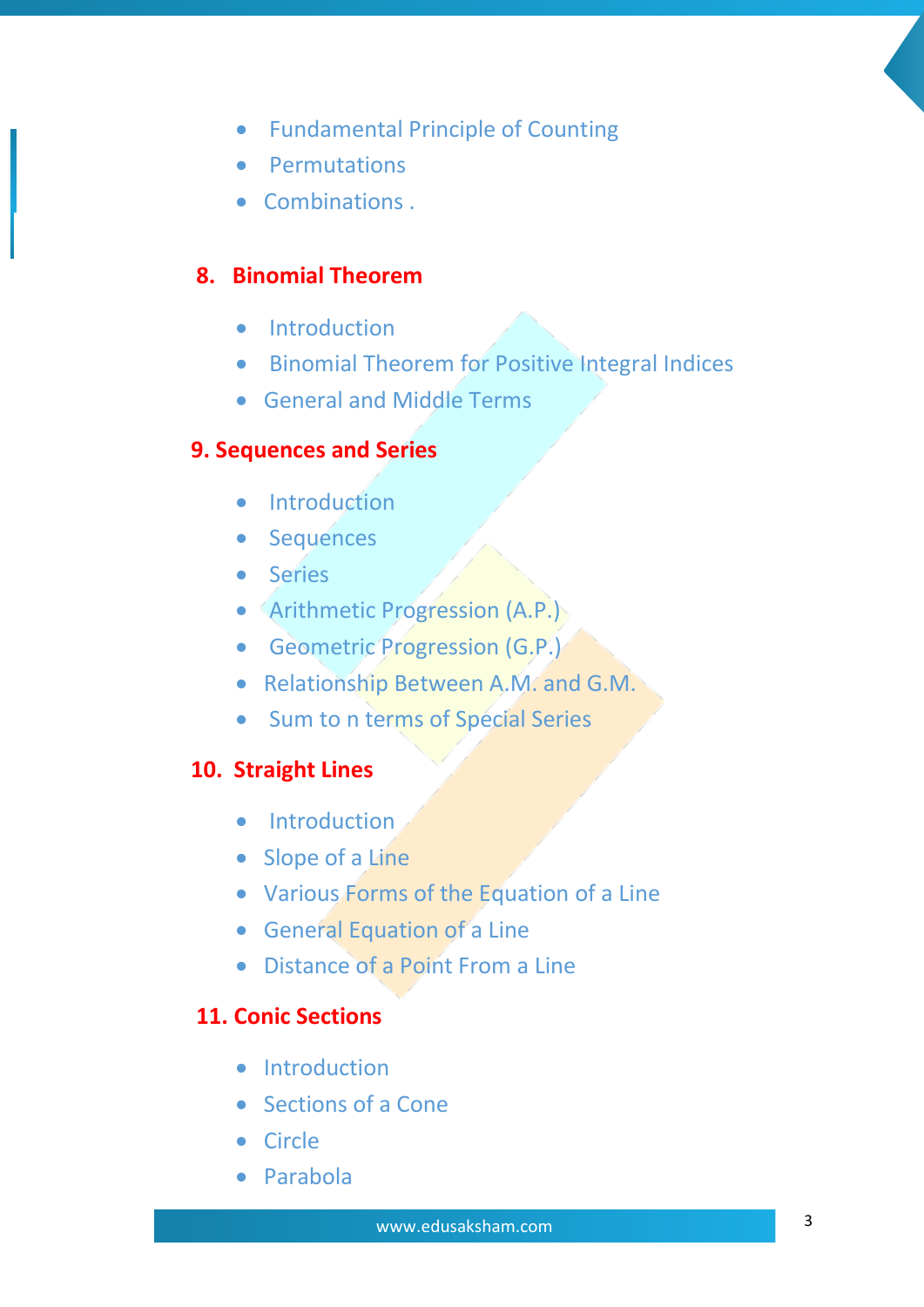- Ellipse
- Hyperbola

# **12. Introduction to Three Dimensional Geometry**

- Introduction
- Coordinate Axes and Coordinate Planes in Three Dimensional Space
- Coordinates of a Point in Space
- Distance between Two Points
- Section Formula

# **13. Limits and Derivatives**

- Introduction
- Intuitive Idea of Dérivatives
- Limits
- Limits of Trigonometric Functions
- Derivatives

# **14. Mathematical Reasoning**

- Introduction
- Statements
- New Statements from Old
- Special Words/Phrases
- Implications
- Validating Statements

## **15. Statistics**

- Introduction
- Measures of Dispersion
- Range